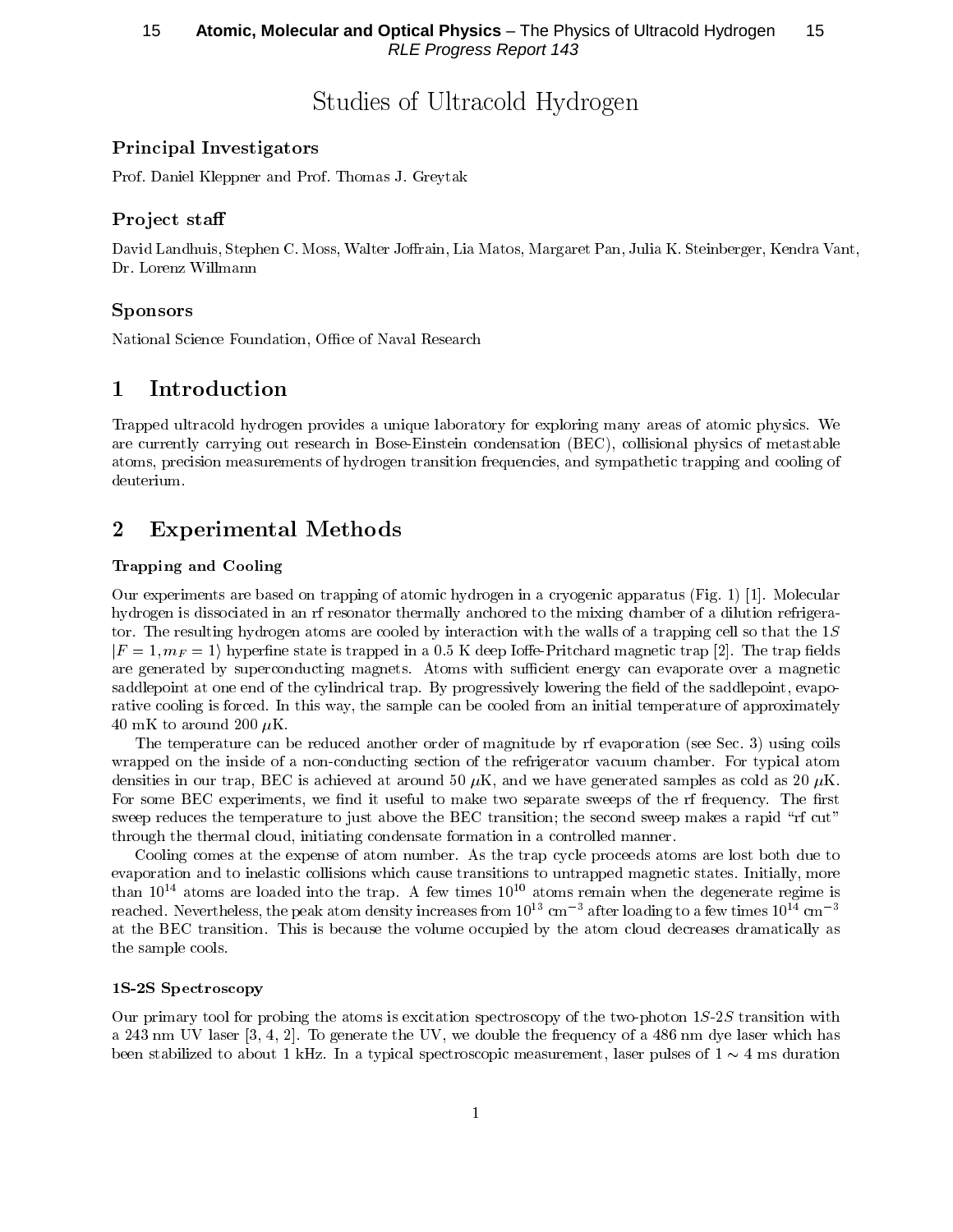15 — Atomic, Molecular and Optical Physics – The Physics of Ultracold Hydrogen — 15 **RLE Progress Report 143** 



Figure 1: (a) A schematic of the cryogenic trapping apparatus. The atoms are trapped at the minimum of the Ioffe-Pritchard field. The excitation laser, which is focused to a 25  $\mu$ m radius, is reflected back on itself to permit Doppler-free two-photon excitation. The atoms and retro-mirror are inside a G-10 trapping cell (not shown here). (b) Timing diagram for  $1S-2S$  excitation spectroscopy. At a time  $t_{\text{wait}}$  after excitation, the metastables are Stark-quenched by an electric field pulse, resulting in a burst of Lyman- $\alpha$  photons.

excite a small fraction of the ground state atoms to the metastable 2S state. After a wait time of  $1 \sim 90$  ms, the metastable atoms are Stark-quenched by an applied electric field of approximately 10 V/cm; in a few microseconds the excited atoms relax back to the ground state, emitting Lyman- $\alpha$  photons which are counted on a microchannel plate detector (MCP). The separation of excitation and detection pulses and the ability to quench the metastables all at once help to minimize the background, mostly laser-induced fluorescence from different parts of the trapping cell. In a typical spectroscopic measurement, the 243 nm laser frequency is stepped back and forth across a portion of the 1S-2S spectrum, with one or more laser shots at each frequency step. The metastable decay behavior can be observed by cycling through a number of different wait times at each step.

The two-photon excitation spectrum consists of Doppler-free and Doppler-sensitive features, separated by a recoil shift [2]. The Doppler-free transition is very narrow, with linewidths in our experiment varying between a few kHz and several tens of kHz at 243 nm depending on the temperature and density of the sample. At higher temperatures, the linewidth is determined primarily by time of flight broadening, reflecting the finite time atoms spend in the laser beam. At lower temperatures and higher atom densities, the width of the Dopper-free line is dominated by the density-dependent cold collision shift [4]. The Doppler-sensitive line, which has a shape reflecting the velocity distribution of the sample, has roughly the same total intensity as the Doppler-free line but is much broader (several MHz); we are only able to resolve the Doppler-sensitive spectrum below about 200  $\mu$ K. To observe metastable density effects, it is desirable to excite as many metastables as possible by tuning the laser near the Doppler-free resonance, where excitation rates are highest. When a condensate is present, there is an additional contribution to both the Doppler-free and Doppler-sensitive portions of the  $1S-2S$  spectrum. In each case, the BEC feature lies to the red of the line center, and is spread over several hundred kilohertz due to the large densities present in the condensate.

The addition of a copper film to the inside of our non-conducting trapping cell has been an important enhancement to our current apparatus. The film is thin enough to allow rf power to reach the atoms from antennas outside, but thick enough to shield stray electric fields which previously limited the metastable lifetime to  $\sim$  1 ms. We now routinely observe metastable lifetimes of 90 ms in our trap. In 2000, we increased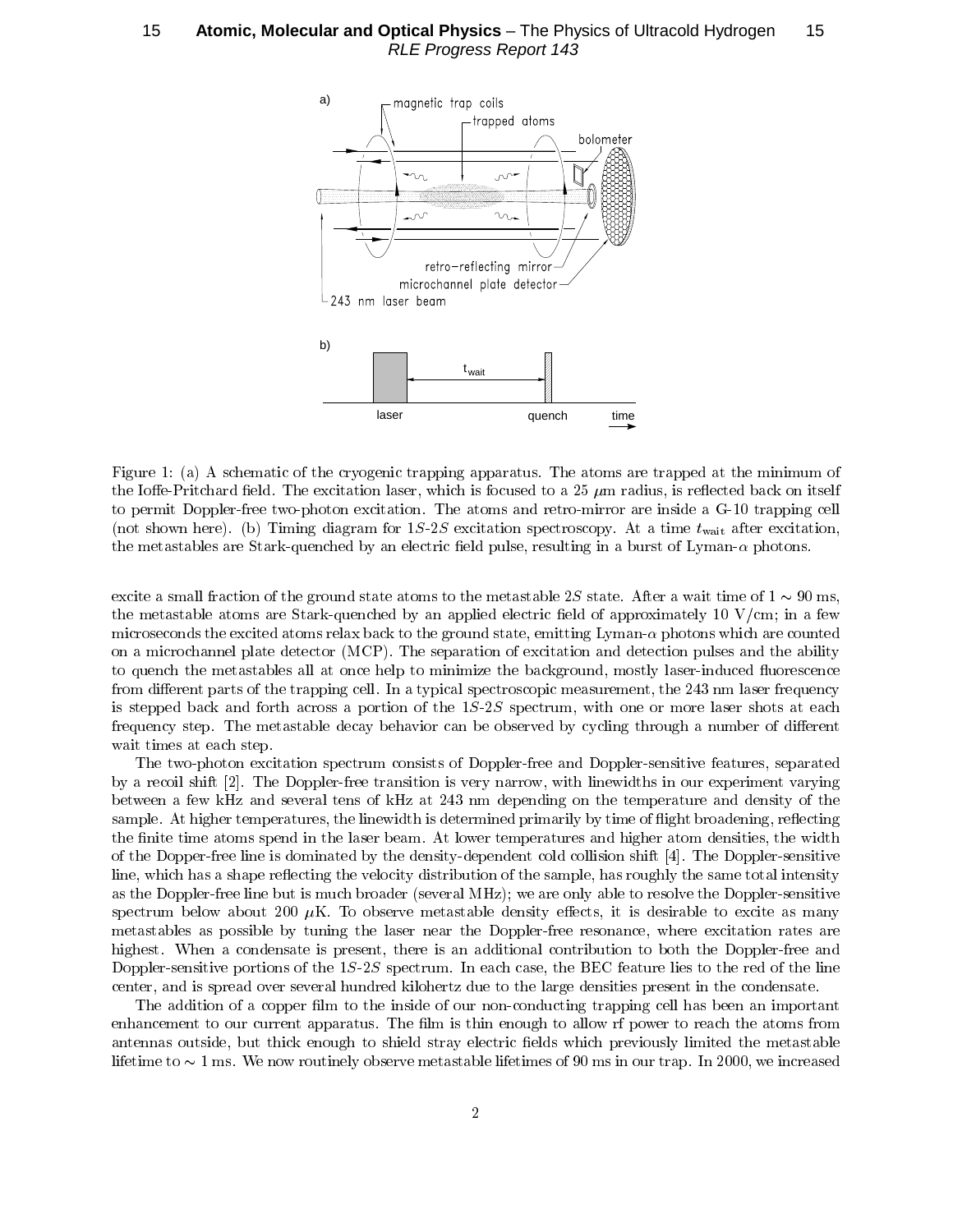our signal rate by eliminating a Lyman- $\alpha$  filter in front of the MCP. To protect the detector from saturation by 243 nm laser scatter, a high-voltage switching circuit turns on the MCP gain only when detecting Lyman- $\alpha$ . For the case of the condensate spectrum, we further improved signal strength by reducing the laser beam radius by a factor of two, thereby increasing peak laser intensity by a factor of four. With all changes, the BEC signal rate is now an order of magnitude larger than in our initial experiments of 1998.

#### Condensate Growth in Atomic Hydrogen 3

The discovery of Bose-Einstein condensation (BEC) in trapped atomic gases has initiated an intense period of experimental and theoretical research. Much is now known about the equilibrium properties of these systems, but many non-equilibrium aspects remain to be understood. Among these is the non-equilibrium process of formation of a condensate from a trapped, non-degenerate gas of bosons. There have been many theoretical invesigations into the problem of condensate formation, but to date only one experimental study using Na has explored the problem [5], and there are some discrepancies to resolve. Recently our group has made detailed studies of the growth of a hydrogen BEC.

Trapped atomic hydrogen is an excellent system in which to study condensate growth. Compared to alkali atoms, the s-wave scattering length, a, is anomalously small. For example,  $a_{Na}/a_H \sim 42$ . Since the rate of thermalizing elastic collisions depends on  $a^2$ , cooling of a trapped hydrogen gas procedes slowly. As a result, the characteristic time to form a condensate is a few seconds rather than 100 ms.

For these reasons we have carried out experiments that provide a detailed, quantitative test for theories of condensate growth.

### Experiment

### **RF** Evaporation

A central technique for carrying out condensate growth experiments is evaporation using radio frequency (rf) spin resonance. To reach temperatures below 200  $\mu$ K we apply an rf field that causes transitions to an untrapped magnetic sublevel wherever the trapping magnetic field satisfies the resonance condition. To perform forced evaporation and cool the trapped sample, we slowly reduce the frequency of the rf field. This has the effect of removing only the most energetic atoms from the trap while allowing the remaining atoms to redistribute energy. In this way the temperature of the sample is reduced. It is important to note that the rf frequency is reduced slowly so that the trapped atomic sample remains in thermal equilibrium.

### **RF-Cut Experiment**

To study condensate growth, we use rf evaporation to cool the trapped sample to a temperature just above the critical temperature,  $T_c$ , at which the condensate will form. The rf frequency is then reduced swiftly and subsequently held constant in order to cut into the trapped sample. This "cut" produces a non-equilibrium distribution in the trap, unstable against condensate formation. We then monitor the re-establishment of equilibrium, and hence the formation of a condensate, using  $1S-2S$  spectroscopy.

The slow cooling by rf evaporation and excellent reproducibility of our system allows us to produce a non-degenerate gas of trapped bosons with a well-known temperature and density. By varying the rate and depth of the rf cuts, we perform experiments that are well-characterized and suitable to quantitative comparison with theory. Figure 2 shows an example of two such cuts.

## Comparison with Theory

Theories of condensate growth predict how the number of atoms in the condensate changes in time. To date none of these theories has included loss processes from the trapped sample. In alkali systems, the time scale for loss from the condensate is long compared to the growth time scale. For hydrogen, the situation is different. The primary loss mechanism for the condensate is dipolar spin relaxation. The characteristic condensate dipolar decay time is  $\sim 2$  s, on the same order as the time for condensate formation. Thus, for quantitative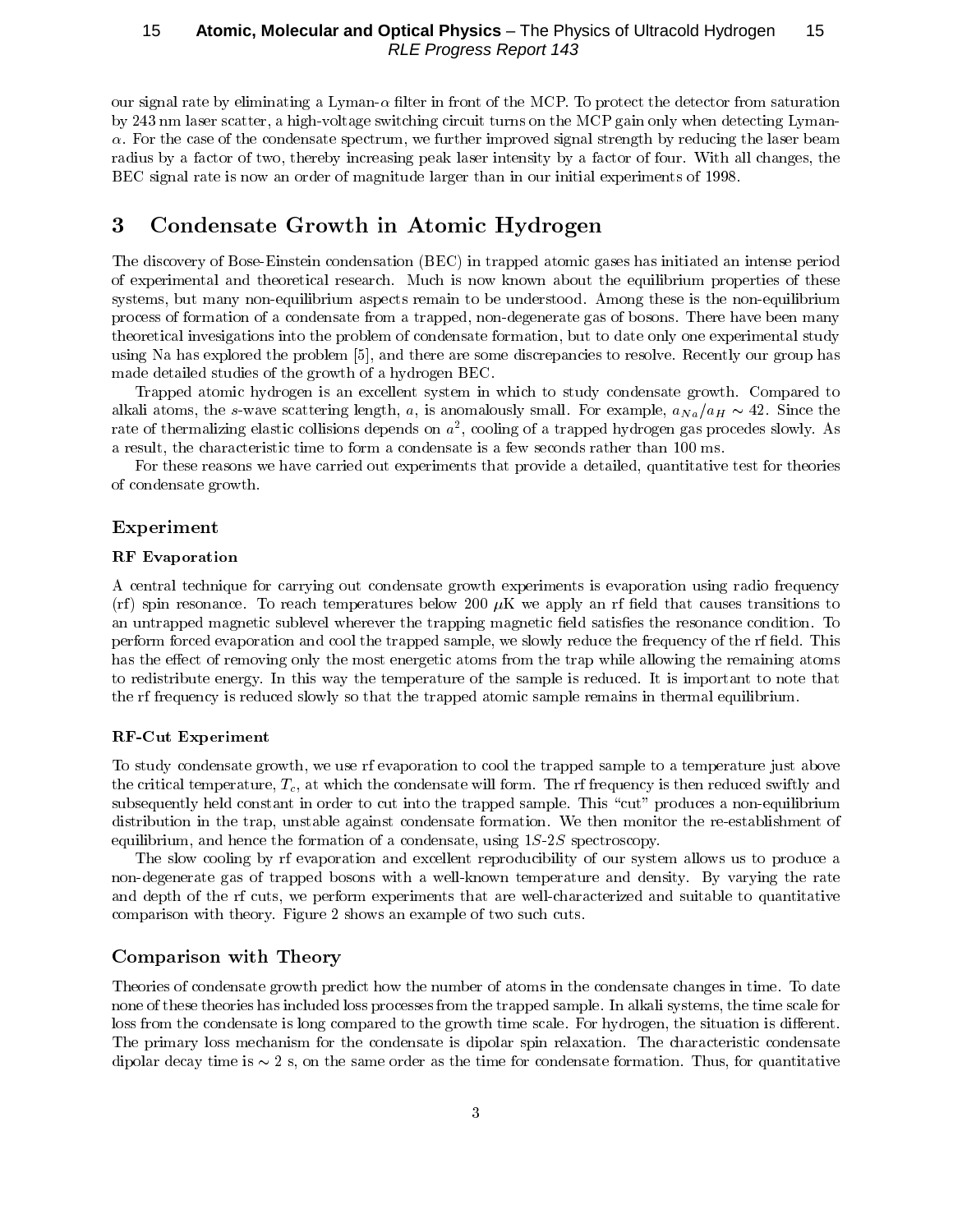

Figure 2: "RF-cut method": rf frequency as a function of time. The slow rf evaporation sweep is followed " & & - ! - \* & 

comparisons when theory who there. Inter more there fore processes, in comparison with it. It C. Decar we + - & !-4 2D3 & - - &  $\alpha$ ,  $\rho$  order relative room.

, 1-: &-& - - & - & " - denotes the contract of the contract of the contract of the contract of the contract of the contract of the contract of the contract of the contract of the contract of the contract of the contract of the contract of the co  $\blacksquare$  . The contract of the contract of the contract of the contract of the contract of the contract of the contract of the contract of the contract of the contract of the contract of the contract of the contract of the c  $\mathcal{L}$  are also are the second and the second the second of the correspond and the corresponding addition  $\mathcal{L}$  . Then executive or a correction of a specification of reading and required intercontent site. Brestering or a correction of

We assume that the condensate density is well-described by a Thomas-Fermi profile,  $n(\rho, z) = n_p$  –  $\mu$ ,  $\mu$ ,  $\alpha$ )  $\beta$  and  $\alpha$  and  $\beta$  of the context of  $\alpha$  of  $\alpha$  is the modern of  $\alpha$  and  $\beta$  of  $\alpha$  and  $\alpha$  $U = 4\pi\hbar^{-}a/m$  characterizes the strength of interactions between atoms. Under this assumption, it turns out that the number of condensate atoms,  $N_0$ , is related to the peak density by  $N_0 = C n_v^{\gamma -}$ , where C is a 4 &- &-& - \$ ! - " 6 ! - & 4 6 & & " - - 4 " - ! executive at exista, and interest exist computed at the polyment of the contracts of existent

Figure 3 shows an example of the condensate spectra observed using Doppler sensitive excitation. The condensate lineshape is well described using a Thomas-Fermi density profile. The lineshape sits on top of the  $\sim$  ,  $\sim$  ,  $\sim$  ,  $\sim$  ,  $\sim$  ,  $\sim$  ,  $\sim$  ,  $\sim$  ,  $\sim$  ,  $\sim$  ,  $\sim$  ,  $\sim$  ,  $\sim$  ,  $\sim$  ,  $\sim$  ,  $\sim$  ,  $\sim$  ,  $\sim$  ,  $\sim$  ,  $\sim$  ,  $\sim$  ,  $\sim$  ,  $\sim$  ,  $\sim$  ,  $\sim$  ,  $\sim$  ,  $\sim$  ,  $\sim$  ,  $\sim$  ,  $\sim$  ,  $\sim$  ,  $\sim$ of critics are extracted the boom weight with the crisis and correctioned framewal to a compute of critical computer we so mission daminimal a combanding and a minimal component interest of component of the angle  $\mathcal{L}$ 

In Figure 4 we give an example of the comparison between our numerical model and experimental  $\alpha$ ,  $\alpha$ ,  $\alpha$ ,  $\alpha$ ,  $\alpha$ ,  $\alpha$ ,  $\alpha$ ,  $\alpha$ ,  $\alpha$ ,  $\alpha$ ,  $\alpha$ ,  $\alpha$ ,  $\alpha$ ,  $\alpha$ ,  $\alpha$ ,  $\alpha$ ,  $\alpha$ ,  $\alpha$ ,  $\alpha$ ,  $\alpha$ ,  $\alpha$ ,  $\alpha$ ,  $\alpha$ ,  $\alpha$ ,  $\alpha$ ,  $\alpha$ ,  $\alpha$ ,  $\alpha$ ,  $\alpha$ ,  $\alpha$ ,  $\alpha$ ,  $\alpha$ ,  $\alpha$ ,  $\alpha$ ,  $\alpha$ ,  $\alpha$ ,  $\alpha$ ,  $\mu$  are annoyed that is also any criminal and in the red sequence in  $\mu$  ,  $\mu$  ,  $\mu$  ,  $\mu$  ,  $\mu$  ,  $\mu$  ,  $\mu$  ,  $\mu$  ,  $\mu$  ,  $\mu$  ,  $\mu$  ,  $\mu$  ,  $\mu$  $\frac{1}{10} - \frac{1}{20}$  . This time to the stress of the secondity who concentrate which we have the concentrate  $\frac{1}{2}$  therefore - 2<3 1</7=0

9 - 4 + - !-4 -! & ; &
-- 4 - 
- - & & !-4 & <sup>4</sup> ! and the second and the mone equal stand second to the second the power second pro-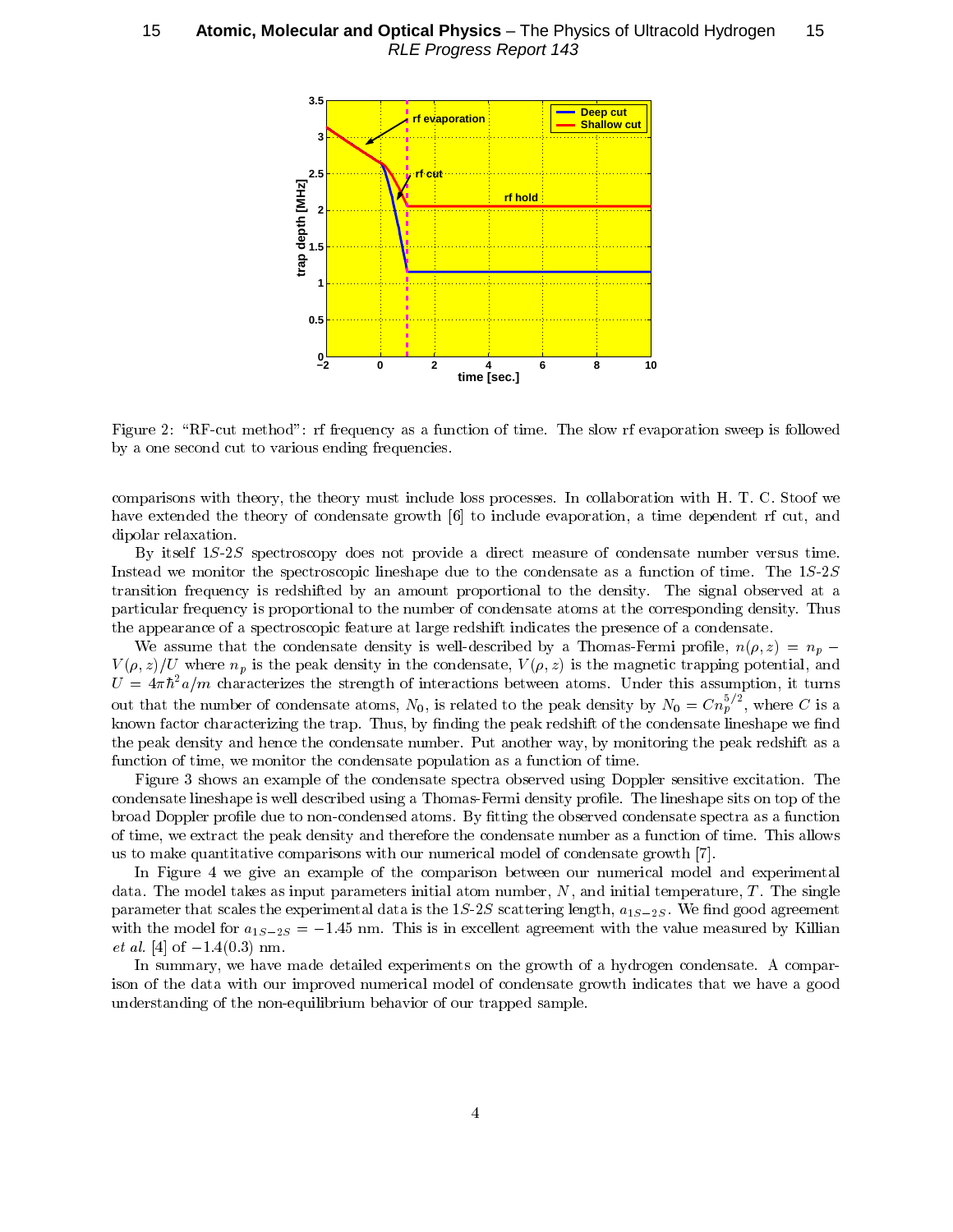15 **- Atomic, Molecular and Optical Physics** - The Physics of Ultracold Hydrogen - 15 RLE Progress Report 143



Figure 3: Fit of the condensate lineshape using a Thomas-Fermi density profile. Note that the peak shift is &- ! - & ! & & , +-& ! & of extract and contribute external of corrections and correction of the correction of the control



Figure 4: Comparison of numerical model describing condensate growth and decay and data taken after applying the rf cuts depicted in Figure 2. Initial conditions for the model are  $N = 2.6 \times 10^{10}$  non-condensed atoms at  $T = 50 \mu K$ .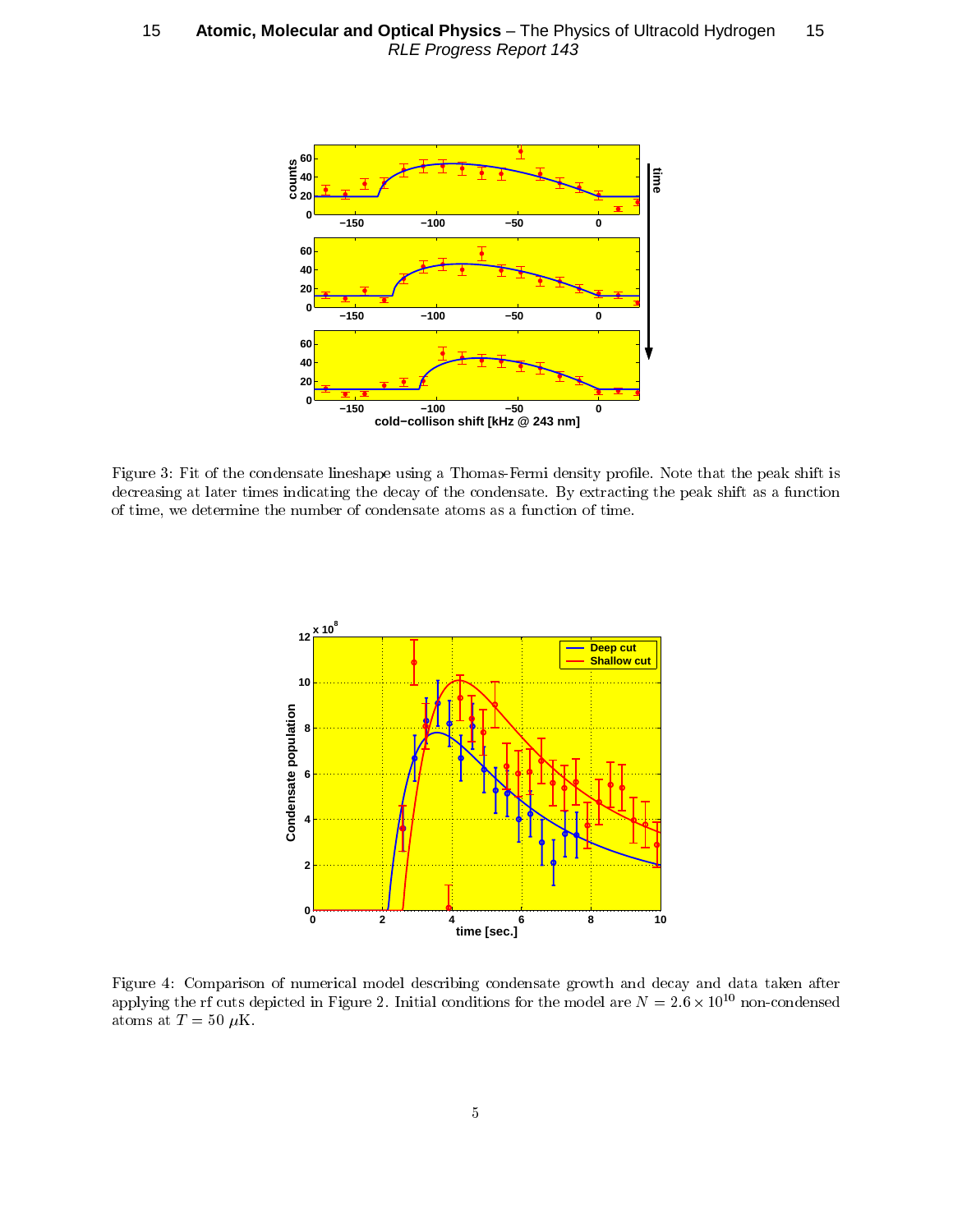#### Trapped Metastable H  $\overline{4}$

### Motivation

Ultracold metastable hydrogen provides an excellent new medium for ultraprecise spectroscopy of hydrogen. Precision measurements of  $2S-nS$  transitions  $(n>2)$  can be combined with the existing precise measurement of the 1S-2S frequency [8] to derive better values for the Rydberg constant and the 1S Lamb shift [9]. The best measurements of 2S-nS frequencies to date have employed thermal atomic beams and high power lasers. The precision is limited by uncertainty in the AC Stark shift correction required for the intense laser field. In a cold, trapped sample of metastable H, the laser power requirements are greatly reduced, and the precision of 2S-nS frequency measurements can be improved by an order of magnitude. This would lead to similar improvements in the Lamb shift and Rydberg constant.

As a first step toward precision  $2S$ -nS spectroscopy, we have demonstrated that we can produce clouds of  $\sim 10^7$  metastables with lifetimes approaching 100 ms. (Similar lifetimes were achieved a few years ago in a stainless steel trapping cell [3]. However, the metal cell precluded use of rf evaporation, which makes accessible the high densities and low temperatures necessary for our large excitation rates.)

A second avenue of research involves the collisional physics of metastable H. In particular, we have performed decay measurements providing information about inelastic collisions in the ultracold regime. The 2S-2S inelastic collision channels which may be important in our trap include Penning ionization, associative ionization, and excitation transfer, in which 2S atoms are converted to 2P atoms [10]. This last process is also known as collisional quenching. Dipolar decay collisions between metastables, like those responsible for density decay of the ground state sample, are unlikely to play a role at the metastable densities in our experiment ( $\rm < 10^{11} \ cm^{-3}$ ). Processes which are essentially one-body in nature also contribute to the population decay. Aside from the natural radiative decay, metastables can be quenched by stray electric fields or undergo inelastic collisions with  $1S$  atoms.

Samples of cold metastable atoms are also interesting because they possess an internal energy which is enormous compared to their translational energy. This large internal energy, 10 eV in the case of H, is easily detected in a collision with a surface, making possible quantum optics experiments involving single-atom detection [11, 12]. In addition, a bright beam of cold metastables may be ideal for atom lithography [13].

#### **Decay Measurements**

Recently, we have observed a density-dependent decay behavior of the metastable cloud [14]. A decay measurement is made by exciting a cloud of metastables multiple times under constant conditions and quenching at different times after excitation. The number of Lyman- $\alpha$  fluorescence counts observed at each quench is taken to be proportional to the remaining metastable population. A decay curve of 8 time points is recorded in 800 ms, and hundreds of such measurements can be made in a single trap cycle. The data is corrected for background fluorescence using identical measurements made at the end of the trap cycle with the laser tuned off resonance.

To minimize the effect of stray electric fields, we apply a compensating DC field with the same electrodes used to quench the atoms (Fig. 5). The compensation voltage is determined at a relatively high temperature (2 mK), where the density of metastables is relatively low, and the decay appears consistent with a simple exponential (one-body loss). The typical minimum decay rate observed is  $\sim 11 \text{ s}^{-1}$ , corresponding to a lifetime of 90 ms, about  $3/4$  of the 122 ms natural lifetime. In the present design, compensation of stray fields is possible only along one axis transverse to the trapping cell (Fig. 5a), and we attribute the shortened lifetime to residual stray fields of about  $30 \text{ mV/cm}$ . Inelastic collisions between metastables and ground state atoms could also contribute to the one-body loss. However, since similarly long lifetimes have been observed for a range of ground state densities, these processes are probably not significant.

The highest metastable densities,  $\sim 10^{10}$  cm<sup>-3</sup>, are achieved in the rf evaporation regime. If the decay curves are fit with single exponentials, we find decay rates as high as three times the natural decay rate (Fig. 6). By scanning back and forth across the  $1S-2S$  resonance, and by scanning long enough for the 1S sample to decay, metastable decay curves are recorded for a range of initial metastable numbers. When the decay curves are binned together according to the signal strength immediately after excitation, it is clear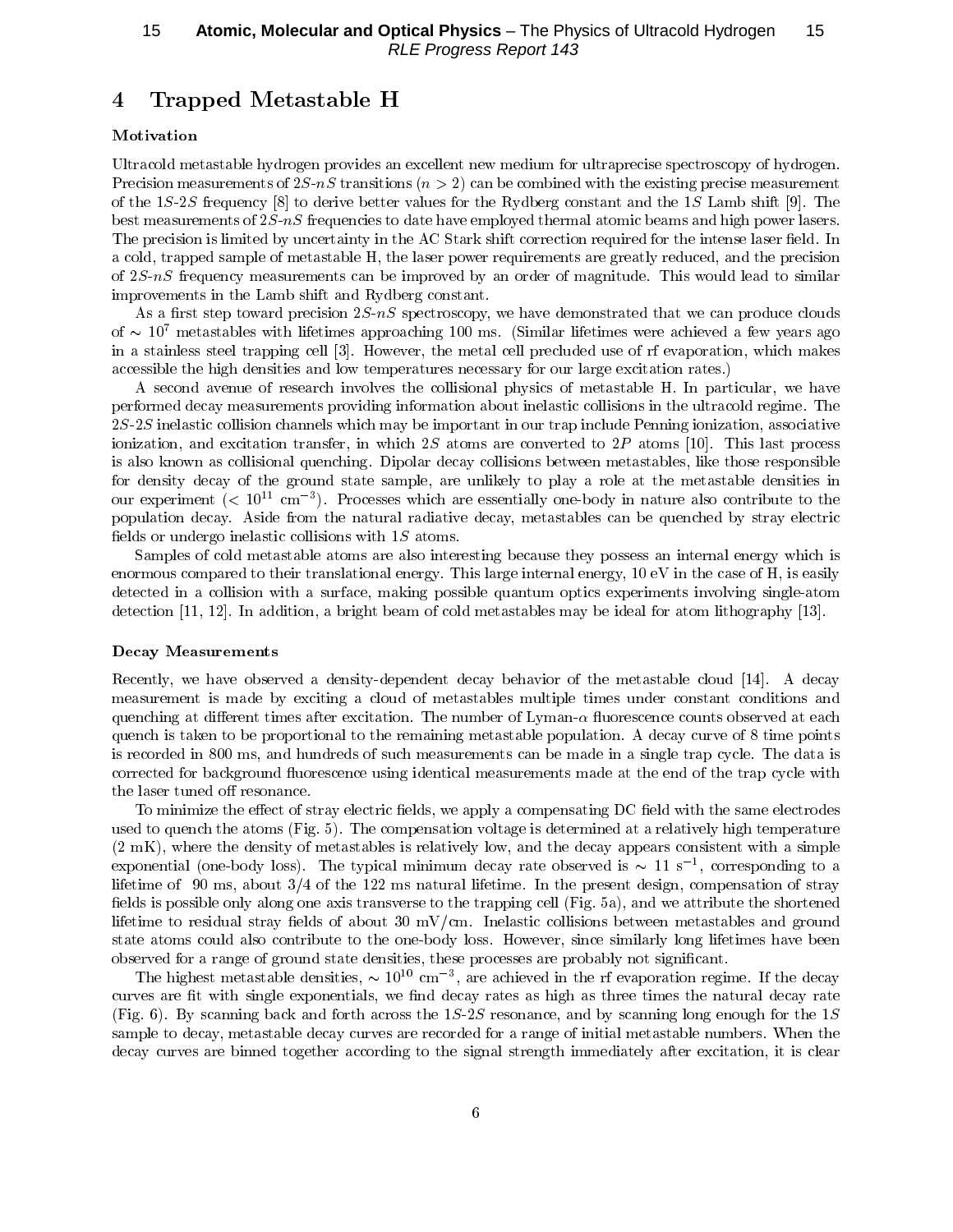

Figure 5: (a) Schematic showing cross section of trapping cell and electrical connections for the copper film &- 

 " \* & ! &- & 6 & 6 /"0 .+ of accept four more extreme for anteriore appricate to iterate for a simple erappea sample, it parassers is no co  $\frac{1}{2}$  ,  $\frac{1}{2}$  ,  $\frac{1}{2}$  ,  $\frac{1}{2}$  ,  $\frac{1}{2}$  ,  $\frac{1}{2}$  ,  $\frac{1}{2}$  ,  $\frac{1}{2}$  ,  $\frac{1}{2}$  ,  $\frac{1}{2}$  ,  $\frac{1}{2}$  ,  $\frac{1}{2}$  ,  $\frac{1}{2}$  ,  $\frac{1}{2}$  ,  $\frac{1}{2}$  ,  $\frac{1}{2}$  ,  $\frac{1}{2}$  ,  $\frac{1}{2}$  ,  $\frac{1$ 

 $\frac{1}{2}$  . The second contract  $\frac{1}{2}$   $\frac{1}{2}$  . The second of  $\frac{1}{2}$  . The second contract of  $\frac{1}{2}$  . The second contract of  $\frac{1}{2}$  

 $\frac{1}{1 + \frac{1}{2}}$  . The compact the second of a second constructed by a literature interaction second called the second second compact of  $\frac{1}{2}$ 4-" & 9 &&
 " " &! & - ! & - :-: & <sup>4</sup> " -- \*- " " - <sup>4</sup>post urate  $N(t)$ , the number of counts observed at a wait time t, to be a solution of  $N = -\alpha_1 N - \alpha_2 N$ . Fig. 7 shows decay data from a 110  $\mu$ K sample fitted with this "one-plus-two" model and with a simple  $\alpha$ ,  $\alpha$ ,  $\alpha$ ,  $\alpha$ ,  $\alpha$  and  $\alpha$  and  $\alpha$  and  $\alpha$  and  $\alpha$  are  $\alpha$  and  $\alpha$  and  $\alpha$  and  $\alpha$  and  $\alpha$  and  $\alpha$ - - - 
 &- 9 4 4 & 6 - - - " - " +& -- 6 " " - 4 & - &6- ! - "

#### $1.70$  D  $0.01$ , D  $0.00$  T  $0.000$

of the measurement welling millenously when the cheromical palet; the hermoter of this second to  $\alpha$  of  $\alpha$  is a set of  $\alpha$  , to so that is a set of  $\alpha$  is a set of  $\alpha$  is a set of  $\alpha$  is a set of  $\alpha$  is a set of  $\alpha$  is a set of  $\alpha$  is a set of  $\alpha$  is a set of  $\alpha$  is a set of  $\alpha$  is a set of  $\alpha$  is a set

$$
\left. \frac{dn}{dt} \right|_{\text{two body}} = -K_2 n^2 \tag{1}
$$

4 -  & " B - - - "  $\mathcal{L}$  . The constant of the complex of  $\mathcal{L}$  and  $\mathcal{L}$  is the constant of the constant of  $\mathcal{L}$  . The constanting of  $\mathcal{L}$ 

$$
K_2 = \epsilon G \alpha_2,\tag{2}
$$

 $\frac{1}{2}$  and  $\frac{1}{2}$  counterfusive appendence on the cemperature integration trap shape, and the need integrate  $\frac{1}{2}$  $\alpha$  abortion and  $\alpha$  and  $\alpha$  aboolish christophy in our apparation.

 $\mathbf{H}$  require  $\mathcal{H}$  and  $\mathbf{H}$  are denoted and  $\mathbf{H}$  are produced. This is proceedise organism or a proroughly carefused from: & - " 4 - - ! ; - +& "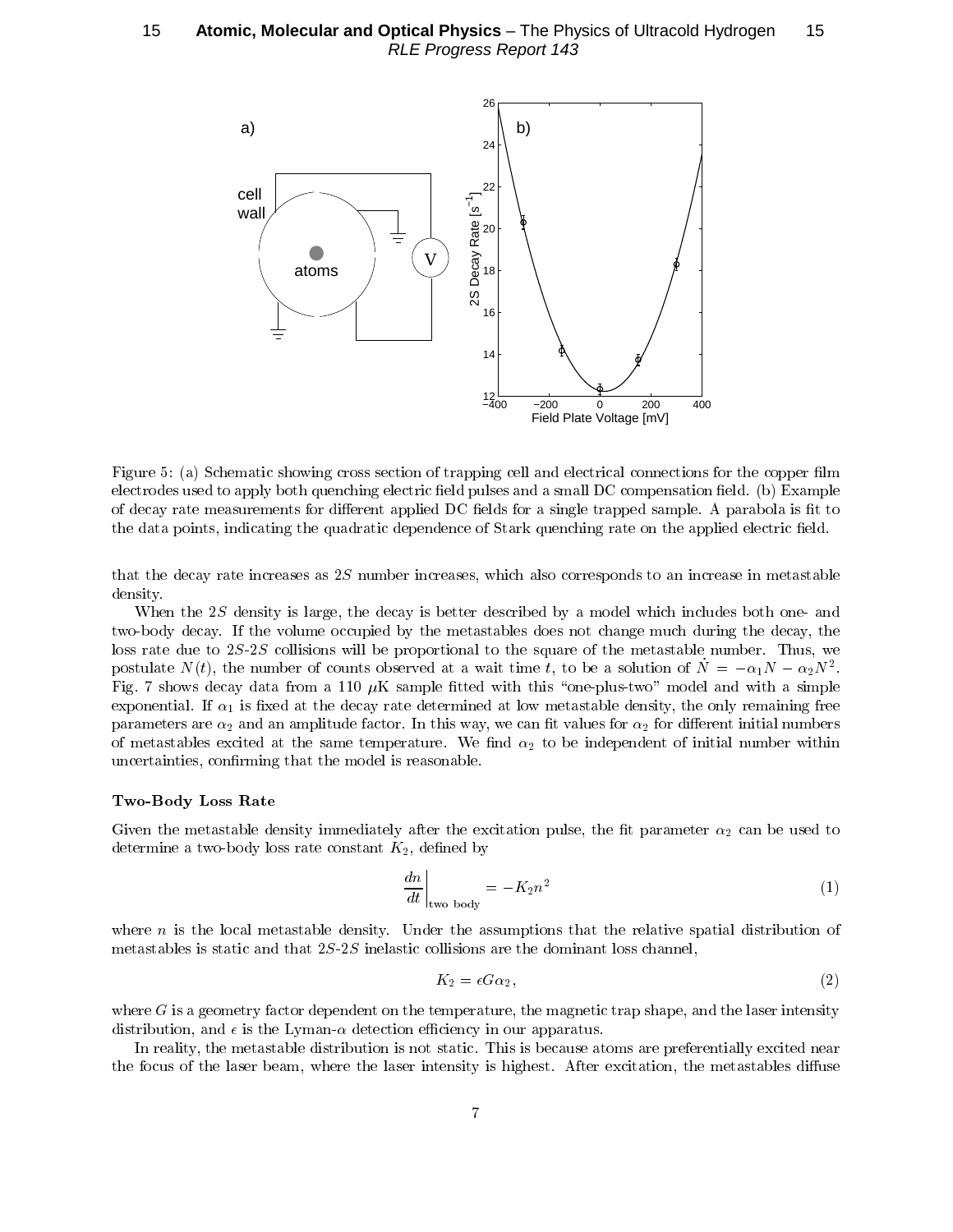

Figure 6: Decay rates as a function of metastable signal, determined from simple exponential fits for samples we **=** inix (executively exist i.e. and (executely). Into secretime of the group from the modern weekly feath of  $8.2~\rm s$  . The initial ground state densities of the two samples are about 2  $\times$  10  $^\circ$  and 1  $\times$  10  $^\circ$  , respectively. For the same metastable signal, the metastable density at 2 mK is much smaller than at 110  $\mu$ K due to a & -! - & - " &



Figure 7: Example decay data for a 110  $\mu$ K sample. The error bars include statistical errors only; additional & - - - G& - ! 6 &- 4 & ! 4- " & / 0 &- " & " - + / 0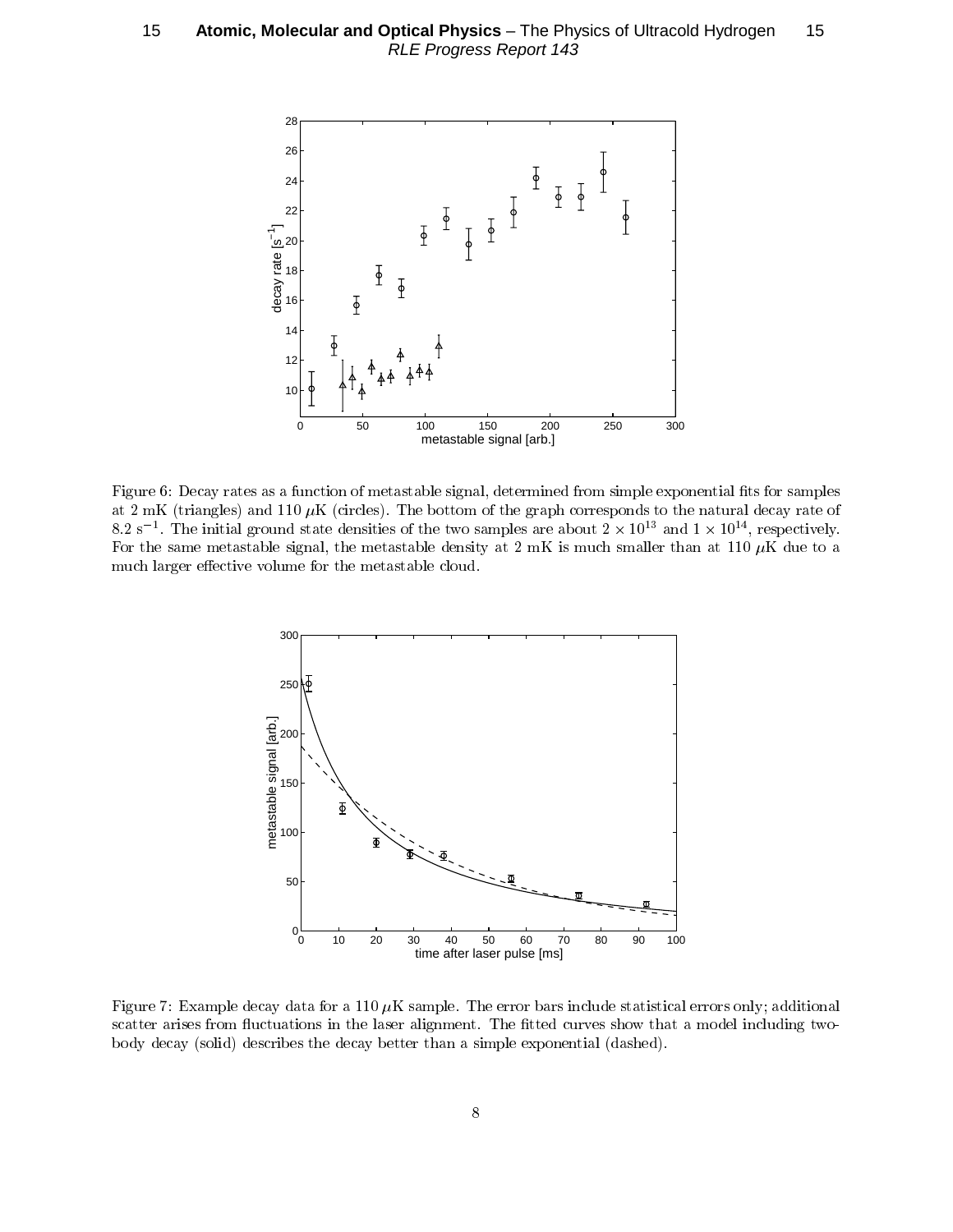

Figure 8: Energy level diagram showing transitions which will be excited in the hydrogen trap with stabilized diode lasers. The diode wavelengths and some natural lifetimes are indicated.

through the larger ground state cloud. In high density samples, however, the mean free path of a  $2S$  atom between elastic collisions with 1S atoms becomes as short as 80  $\mu$ m. At rf evaporation temperatures, the time it takes for the metastables to spread axially over the length (several centimeters) of the 1S cloud is much longer than the metastable lifetime. On the other hand, since the cloud has a thermal radius of only  $\sim$  100  $\mu$ m, an equilibrium distribution is quickly established in the radial direction. This combination of axial confinement by collisions and radial confinement by the magnetic field means that the static approximation is reasonable at high ground state densities.

The geometry factor G can be computed from the magnet currents and the known laser geometry, assuming a temperature simply related to the trap depth. The detection efficiency  $\epsilon$ , however, is only known to lie between definite lower and upper bounds, separated by an order of magnitude. Taking the minimum possible detection efficiency, we find at 110  $\mu$ K a lower bound for the two-body loss rate:  $K_2 > 10^{-9}$  cm<sup>3</sup>/s. After analysis of data constraining  $\epsilon$  is complete, we expect a better determination of  $K_2$ . This is the first measurement of inelastic collisions for metastable H in the ultracold regime. R. C. Forrey, A. Dalgarno, and P. Froelich are presently calculating the relevant theoretical cross sections.

#### Outlook  $\overline{5}$

### Spectroscopy of Metastable H

The ability to produce trapped metastable H with lifetimes approaching the natural lifetime sets the stage for spectroscopy of the metastable sample. Fig. 8 shows the transitions which we plan to excite using stabilized diode lasers. The mirror inside our current trapping cell is dichroic, coated for both 243 nm and the 656 nm Balmer- $\alpha$  wavelength. This single photon transition can be used for absorption measurements of the 2S cloud, providing an additional tool for monitoring the 2S population. A Balmer- $\alpha$  laser is also potentially useful for photoassociation experiments. In a future apparatus, the 656 nm line could be used for imaging the sample.

With minor modifications to our cryogenic optics, we will be able to perform precision spectroscopy of 2S $nS$  transitions. Our plan is first to excite the two-photon  $2S-4S$  transition at 972 nm. The second harmonic of the 972 nm frequency differs by less than  $5 \text{ GHz}$  from the 486 nm source used for  $1S-2S$  spectroscopy.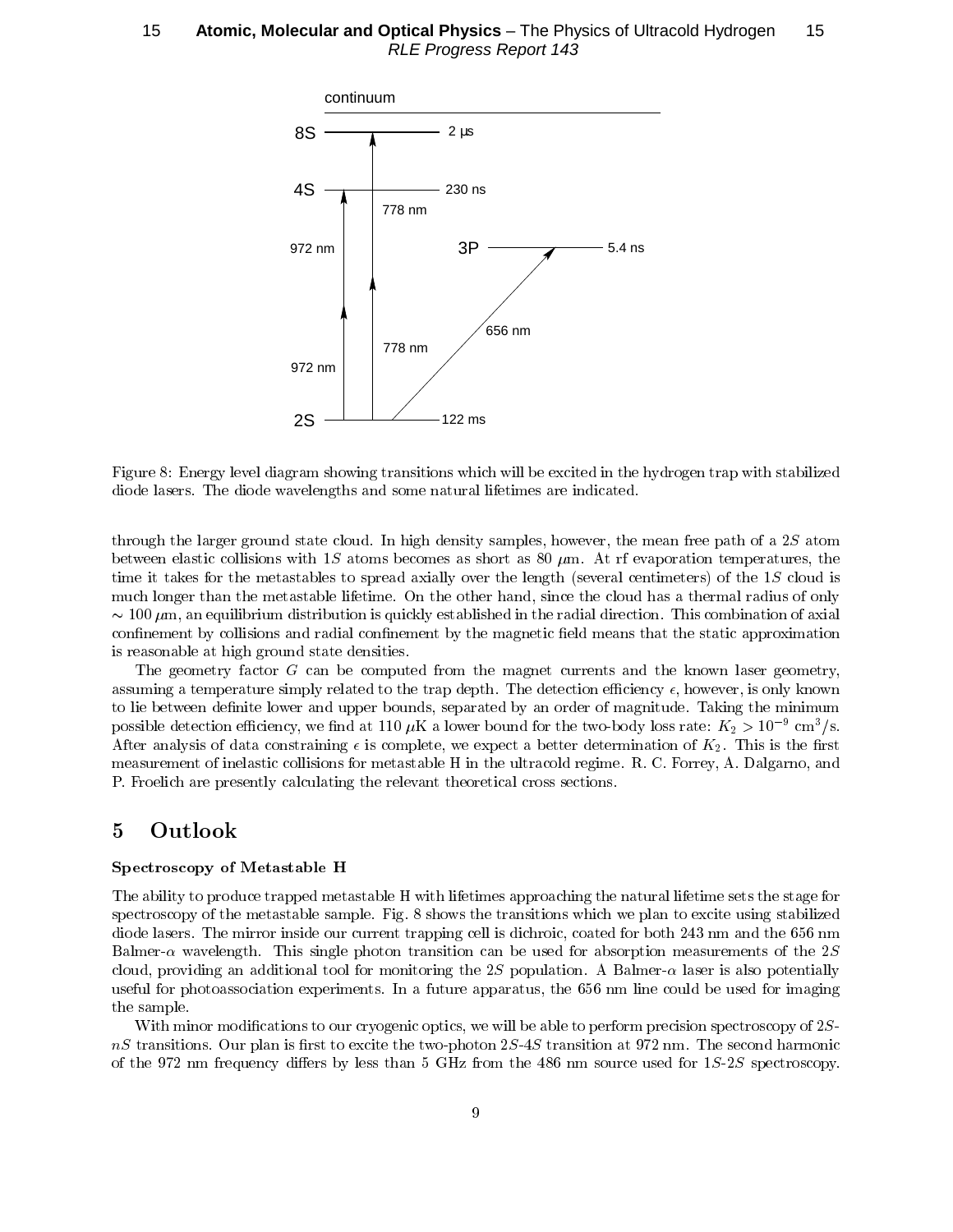By offset locking the harmonic of a 972 nm diode to the  $1S-2S$  frequency, the absolute frequency of the diode is determined with very high accuracy. To facilitate frequency metrology more generally, our group is acquiring a mode-locked femtosecond laser system [15]. The broad comb of frequencies generated by such a system will be used to measure  $2S-nS$  absolute frequencies and will permit the first precision measurement of the  $1S-2S$  frequency using trapped H.

### **Trapping of Deuterium**

Work is in progress to demonstrate magnetic trapping of deuterium (D). Deuterium is interesting to trap because it is a fermion, it has cold collision channels of theoretical interest, and trapping may allow precision measurements of isotope shifts. If D and H can be trapped simultaneously, then it may be possible to sympathetically cool deuterium to the Fermi-degenerate regime. On the other hand, since the elastic scattering length for H-D collisions is expected to be larger than for H-H collisions, the addition of D to a trapped H sample may allow for more efficient evaporative cooling of H.

Since the binding energy of D to the walls of our cell is much larger than for H, it is more difficult to load D into the magnetic trap. Methods for overcoming this obstacle are currently being explored. To unambiguously detect the presence of deuterium in our trap, our dye laser source can be tuned to search for the D  $1S-2S$  transition.

### Publications

#### Papers

T. J. Greytak, D. Kleppner, D. G. Fried, T. C. Killian, L. Willmann, D. Landhuis, and S. C. Moss, "Bose-Einstein condensation in atomic hydrogen", Physica B 280, 20 (2000).

Thomas C. Killian, "1S-2S Spectrum of a Hydrogen Bose-Einstein Condensate", Phys. Rev. A 61, 033611  $(2000).$ 

#### Articles

Thomas J. Greytak and Daniel Kleppner, "Bose-Einstein condensation", in McGraw-Hill Yearbook of Science and Technology  $2001$ , p. 64.

Lorenz Willmann and Daniel Kleppner, "Ultracold Hydrogen", in Proceedings of the Conference HII, 2000, edited by S. Karshenboim, et al. (in press).

### **Theses**

Pan, Margaret, Work on Diode Lasers for Spectroscopy of Atomic Hydrogen, Senior Thesis, Department of Physics, MIT, 2001.

## References

- [1] T. J. Greytak, in *Bose-Einstein Condensation*, edited by A. Griffin, D. W. Snoke, and S. Stringari (Cambridge University Press, Cambridge, England, 1995).
- [2] T. J. Greytak, D. Kleppner, D. G. Fried, T. C. Killian, L. Willmann, D. Landhuis, and S. C. Moss, Physica B 280, 20 (2000).
- [3] C. L. Cesar, D. G. Fried, T. C. Killian, A. D. Polcyn, J. C. Sandberg, I. A. Yu, T. J. Greytak, D. Kleppner, and J. M. Doyle, Phys. Rev. Lett. 77, 255 (1996).
- [4] T. C. Killian, D. G. Fried, L. Willmann, D. Landhuis, S. C. Moss, D. Kleppner, and T. J. Greytak, Phys. Rev. Lett 81, 3807 (1998).